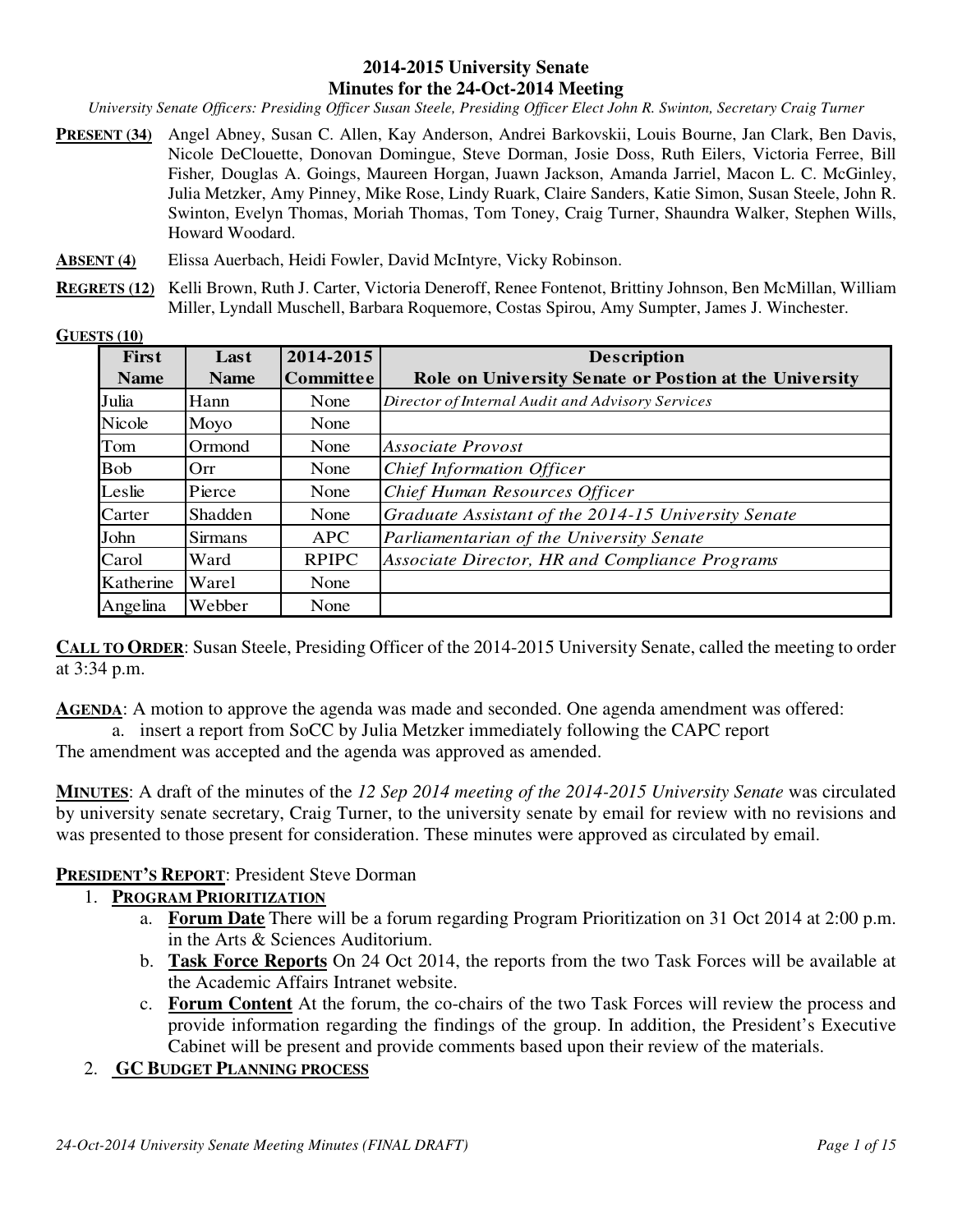- a. **Change in Budget Forum Date** Hopefully you have seen the announcement regarding the change of date for the university budget planning forum. Due to a scheduling conflict the forum has been changed from 19 Nov 2014 to 3 Dec 2014.
- b. **Stay Involved and Attend the Forum** Please continue to be involved in your departmental and college discussions about budgetary needs and directions. In addition, you are invited to the 3 Dec 2014 university budget planning forum.
- 3. **CHARTER WEEK** The week of November 8 will be Charter Week in the life of the university. Our 125th Celebration committee under the direction of Kay Anderson has planned a variety of events in recognition of our anniversary. On Nov.8 from 11-2 there will be a community oriented event on the front lawn of campus. This event will be designed to be family friendly. The week will culminate in a Scholarship Gala to be held on Nov. 8 the actual day the charter was signed. And, events will continue throughout the next year. I would like to encourage you and your colleagues to attend as many of these events as possible and I would especially like to invite you to attend the Scholarship Gala. Tickets for the Gala are on sale through the Foundation and any revenue from the event will go toward scholarships. It is our goal to raise 125 new scholarship or the equivalent, in this year. And we will have a very special announcement regarding this at the Gala on November 8. I hope you will be there!

# 4. **CIVIC ENGAGEMENT**

- a. **National Award Received** On 29 Sep 2014, I was pleased to be invited to Washington DC to the National Press Club to accept an award for civic engagement for Georgia College. The award featured the work of Dr. Jim Lidstone and the Live Health Baldwin Program but included all of the civic engagement that this campus works toward. Georgia College was recognized by the New York Life Foundation and the Washington Center and was selected as one of five universities out of one-hundred-twenty-six which applied for this award. I can't tell you how proud I was to accept this honor on your behalf.
- b. **Visited with Alumni and GC in DC Participants** During my time in Washington I was able to visit with several of our alumni who live and work in the area, and I also visited with our three students who are participating in the GC in DC program.
- 5. **EXECUTIVE LEADERSHIP INSTITUTE (ELI)** Congratulations are in order to Mr. Bill Doerr and to Dr. Tom Miles for being selected as two of the forty individuals from the USG who will be a part of the Executive Leadership Institute program sponsored by the USG. The program is designed to identify and develop leadership talent among individuals in the USG who hold promise for future leadership opportunities.
- 6. **QUESTIONS** President Dorman invited questions from the floor. There were none.
- 7. **INTRODUCTION** President Dorman introduced Leslie Pierce, Chief Human Resources Officer, who was among the meeting attendees and had started her service in this position on 29 Sep 2014.

#### **PROVOST'S REPORT**: Associate Provost Tom Ormond reporting for Provost Kelli Brown

1. **FACULTY EXCELLENCE**

## a. **Director of Admissions**

- i. **Successful Candidate** Effective December 1, 2014, Mr. Ramon Blakley will be joining Georgia College as the Director of Admissions. Mr. Blakley is currently the Director of Admissions at Texas A&M-Kingsville. Prior to this he was Senior Associate Director of Admissions at Saint Louis University, and before this held the position of Admission Counselor/Assistant Director of Multicultural Student Recruitment at Missouri State University. Mr. Blakley brings both private and public university experience to Georgia College, which will be helpful in our future recruitment efforts.
- ii. **Search Committee** The Search Committee members included: Costas Spirou (Government & Sociology), John Hachtel (AVP for Strategic Communications), Jessica Gore (Admissions Counselor), Ryan Greene (Senior Manager, Parking & Transportation Services), Matthew Mize (Director of Alumni Relations & the Heritage Fund), Allyson Epps (Coordinator of New Student Programs) and Sean Espinosa (Student Representative).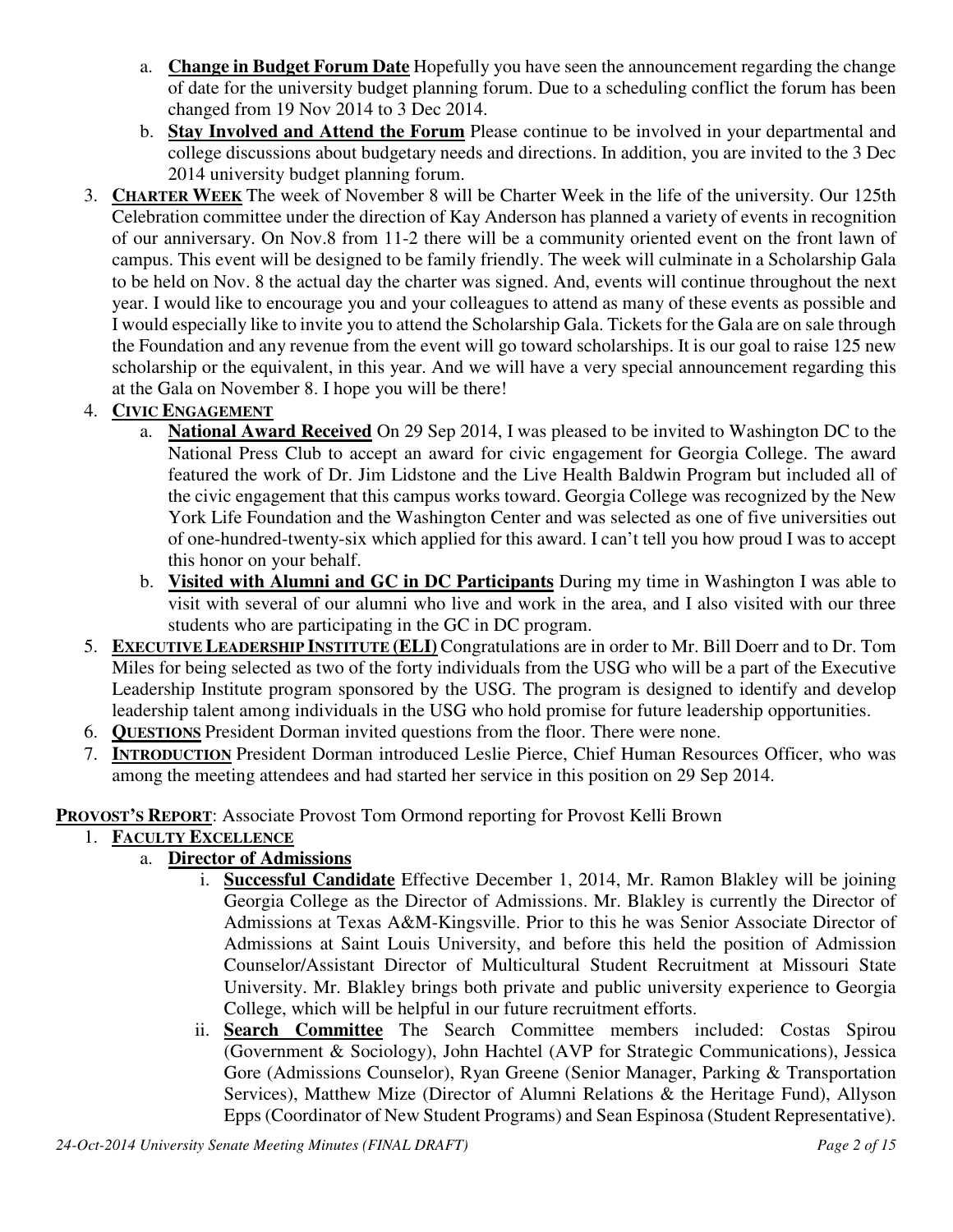Dr. Spirou served as chair and the committee was assisted by Parker Executive Search. Thank you to the search committee for the time and effort they put into this search process.

- iii. **University Community** Also, thanks to those who attended the open forums and provided valuable feedback to the committee.
- b. **Ongoing Searches**
	- i. **John H. Lounsbury College of Education Dean Search**
		- 1) **Search Committee** The search is being chaired by Tom Ormond and assisted by the Academic Search firm. Search committee members include: Linda Bradley (College of Education), Keisha Foston (College of Education), Lisa Griffin (School of Health & Human Performance), Chris Greer (College of Education), Brittany Perry (student representative), Tom Ormond (Office of Academic Affairs), Marcia Peck (College of Education), Holley Roberts (College of Education), and Mike Newton (Jasper County School Superintendent).
		- 2) **Campus Interviews** Three candidates will be coming to campus on October 31, November 3, and November 4. Please watch for open forum announcements in FrontPage.
	- ii. **Associate Provost for Student Success and Strategic Initiatives**
		- 1) **Nearing Completion** A decision will be made soon.
		- 2) **University Community** Thanks to all who attended open forums and provided feedback to the search committee.
		- 3) **Search Committee** Search Committee members include: Kay Anderson (Registrar), Lee Gillis (Psychological Science), Mark Pelton, Chair (AVP Extended University), Ben McMillan (Accounting), Andy Lewter (Dean of Students), Mike Augustine (Senior Director for Advising & Retention), Jeanne Haslam (Coordinator, Learning Center), Kate Benson (student representative) and Neil Jones (Office of Academic Affairs).

# 2. **INSTITUTIONAL/PROGRAM EXCELLENCE**

a. **Program Prioritization** Please plan to attend the Open Forum to be held Friday 31 Oct 2014 at 2:00 p.m. in the Arts & Sciences Auditorium. The Task Force reports are now available for review on the Academic Affairs Intranet website.

## 3. **STUDENT EXCELLENCE**

- a. **National Scholarship Office** With student excellence being in the forefront of our thinking, Academic Affairs will be creating a National Scholarships Office this fall. This office will be physically housed within the Honors Office with oversight by Dr. Steve Elliot-Gower. This effort will allow us to be much more intentional in how we work with our bright students to prepare them for such awards as Boren, Gilman, Fulbright, moving to Truman, Goldwater, Udall and someday a Rhoades scholar! The search for a professional staff member to assist the office will begin shortly. Watch FrontPage for announcements.
- 4. **QUESTIONS** Associate Provost Tom Ormond invited questions from the floor. There were none.

## **COMMITTEE REPORTS**: The following committee reports were given.

- 1. **SUBCOMMITEE ON NOMINATIONS** (SCoN) John R. Swinton
	- *Officers: Chair John R. Swinton, Secretary Craig Turner, No Vice-Chair position for this committee.*
		- a. **Election Oversight** The letters, to be distributed to point persons of the academic units College Deans and the Director of Libraries – requesting their elected faculty senator election procedures and informing them of which of their faculty will be finishing their elected faculty senator terms in the spring of 2015, have been prepared. These letters will be distributed by Presiding Officer Susan Steele at the next meeting of the Academic Leadership Team. This is part of the election oversight responsibility of the Executive Committee.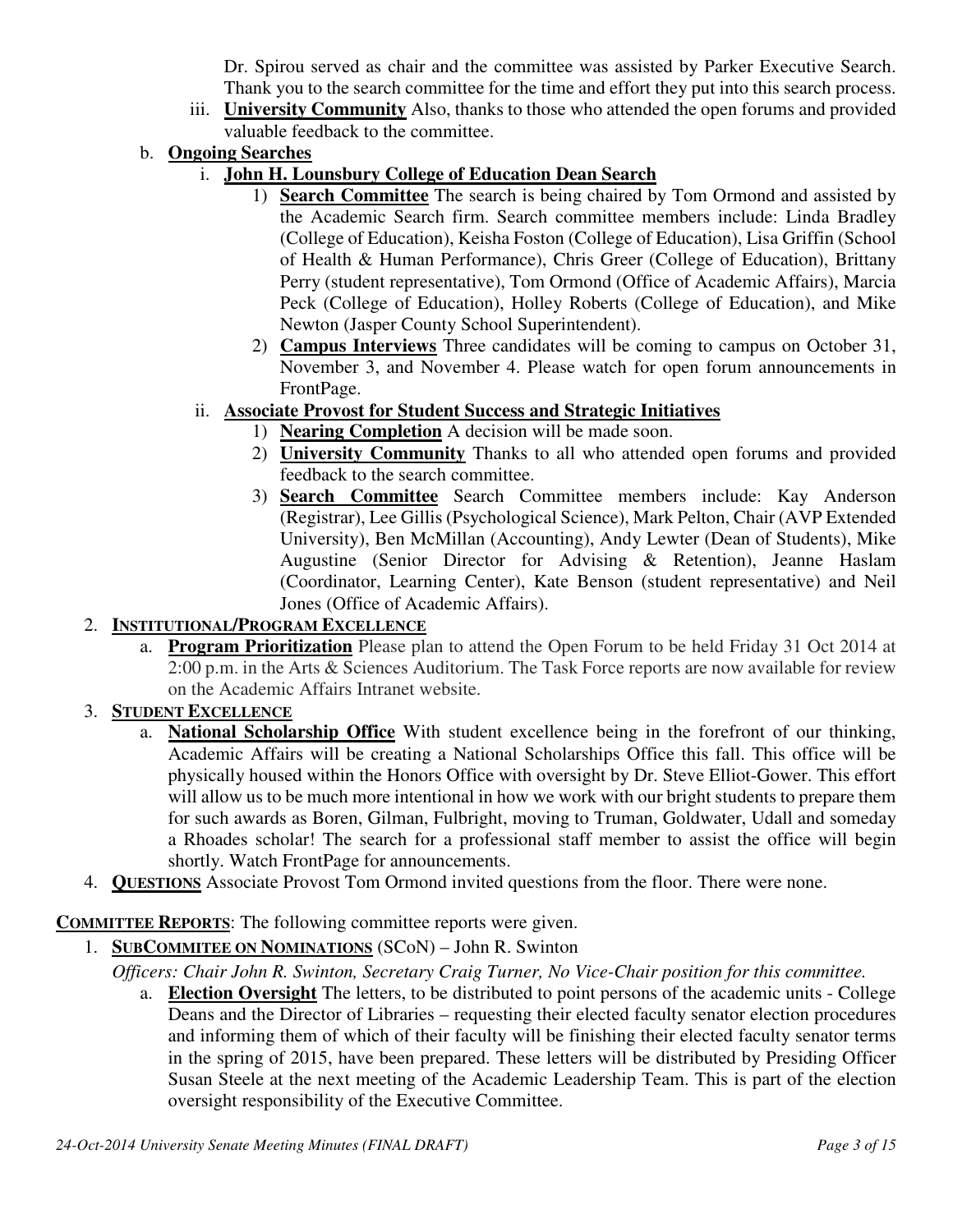## 2. **ACADEMIC POLICY COMMITTEE** (APC) – Howard Woodard

*Officers: Chair Howard Woodard, Vice-Chair Donovan Domingue, Secretary John Sirmans*

- a. APC met Friday 3 Oct 2014 at 2:00 PM. The following were among the issues discussed.
	- i. **Mentoring** Given that we now have professional advising, faculty will mentor (rather than advise) student majors. APC discussed this matter agreeing that it should be
		- 1) administered at the department level
		- 2) rewarded if done but not penalized if not done as some faculty may not really be good at mentoring
	- ii. **Academic Calendar/Exam Schedule** APC discussed this matter and decided to form a work group to investigate academic calendars at other USG institutions as well as the USG policies and procedures pertaining to academic calendars and report back at the next APC meeting.

#### 3. **CURRICULUM AND ASSESSMENT POLICY COMMITTEE** (CAPC) – Stephen Wills

*Officers: Chair Stephen Wills, Vice-Chair Bill Miller, Secretary Juan Ling*

- a. **Global Overlays** The 3 Oct 2014 CAPC meeting was largely spent discussing strategies to address issues dealing with the global overlay.
	- i. **Current Requirement** The Georgia College core curriculum currently requires that students obtain three exposures to Global Perspectives by completing courses (or study abroad experiences) that carry a global overlay. Through a standing waiver, transfer students are required to complete only one global overlay. This global overlay is a Georgia College requirement on the core and was proposed as a means to distinguish the Georgia College core curriculum from those of other USG institutions. Currently students can meet this global overlay requirement through several pathways.
		- 1) Completing the Area B course, GC2Y Global Perspectives
		- 2) Completing a course in the core curriculum that carries the global overlay
		- 3) Completing an elective course that carries the global overlay
		- 4) Completing a course in the major area of study that carries the global overlay
		- 5) Completing a university credit-bearing study abroad experience.
	- ii. **Current Realization** The majority of students are able to obtain the three required exposures to the overlay through a combination of these pathways. However, a significant number of students slated to graduate in Spring 2015, about 80, are projected to have not completed at least one of the three required exposures. This issue is particularly germane to students in majors that do not have courses in their curriculum with a global overlay and students that transfer to Georgia College.
	- iii. **Waiving Overlay** As an informational item, the Office of the Registrar will waive the global overlay requirement for students slated to graduate in the 2014-2015 academic year that have been unable to complete the requirement.
	- iv. **Possible Solutions** But this is really not a solution to our problem and SoCC and CAPC are considering possible short and long term solutions including the following.
		- 1) Work to urge programs with courses that would likely meet global overlay requirements to go ahead and apply for the overlay.
		- 2) Work to urge programs without global overlay courses in their programs of study to develop such courses if possible.
		- 3) Allow more flexibility in the overlay requirement to allow courses meeting a Domestic Diversity overlay, which is currently under development as part of the Diversity Action Plan, to substitute for one or two global overlay courses.
		- 4) It has even been brought up that we could abandon the global overlay requirement, a self-imposed institutional requirement above and beyond the university system requirements, until a solution is developed.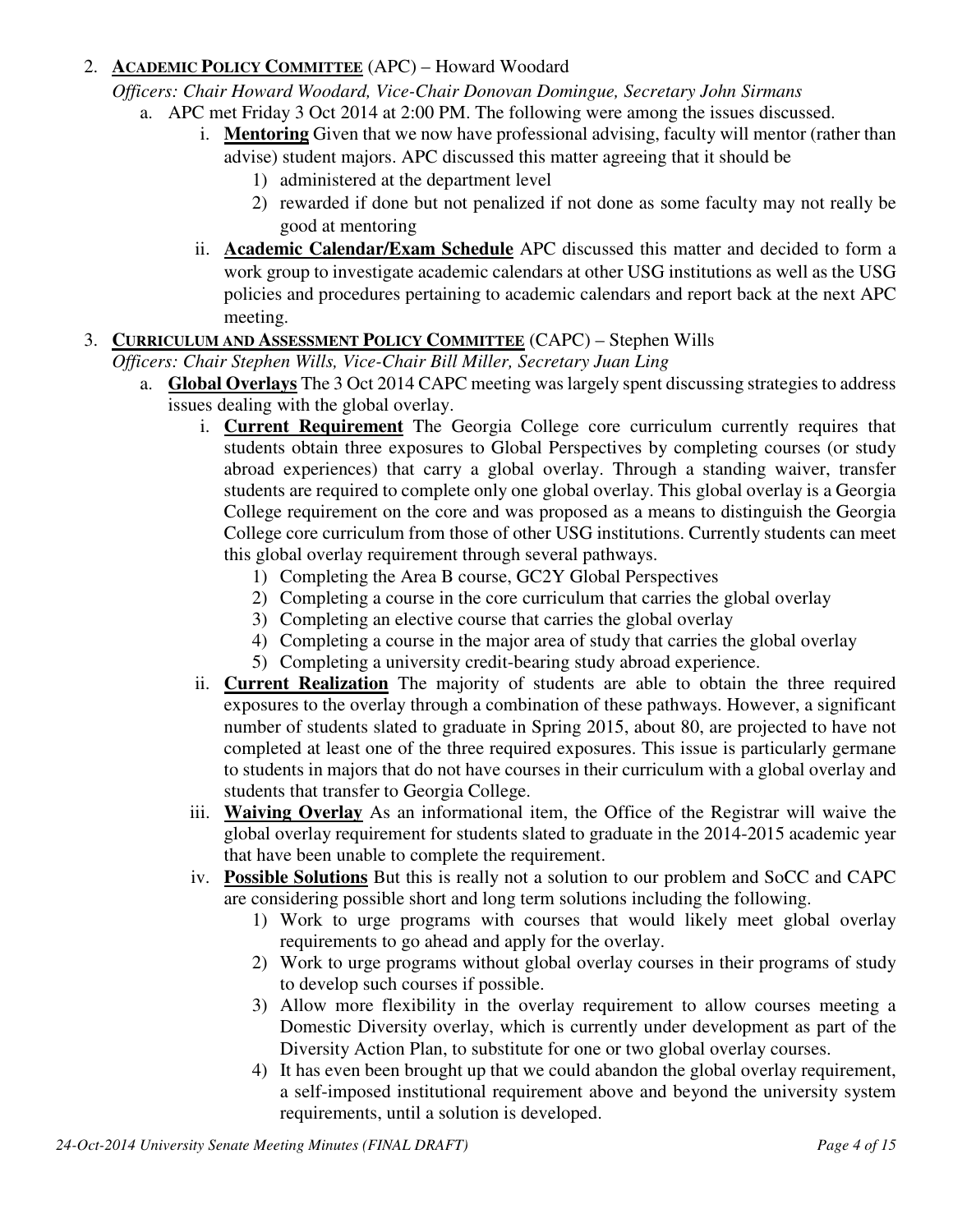#### 4. **SUBCOMMITTEE ON CORE CURRICULUM** (SoCC) – Julia Metzker

*Officers: Chair Julia Metzker, Vice-Chair Amy Sumpter, Secretary Kay Anderson*

## a. **Activities Completed**

- i. Established an intranet site ( http://intranet.gcsu.edu/socc ) as a one-stop place for course applications, policies relevant to the core curriculum and other relevant information.
- ii. Updated the process for peer review of core course proposals anticipate a two to three week turn around on course proposals.
- iii. Streamlined the process for course substitution in Area B.

#### b. **Activities In-Progress**

- i. Developing a survey to gather feedback about the core curriculum from across the campus in an effort to assess faculty perceptions of the core curriculum.
- ii. Establishing a form for minor changes to GC1Y and GC2Y Sections (outcomes, approved instructors, section title, section description, LBTC component)
- iii. Exploring opportunities for supporting faculty development for course development and proposal development with respect to core courses.

#### 5. .**FACULTY AFFAIRS POLICY COMMITTEE** (FAPC) – Tom Toney

- *Officers: Chair Tom Toney, Vice-Chair Barbara Roquemore, Secretary Carol Sapp*
	- a. **Meeting** The Faculty Affairs Policy Committee of the University Senate met on 3 Oct 2014 from 2:00pm to 3:15pm in Arts & Sciences 1-15. The following topics were discussed and/or "farmed out."
		- i. **Student Opinion Surveys** The committee agreed that changes that had been implemented this year by the Office of Academic Affairs were within their purview. Policy now requires a minimum of two classes per semester be surveyed vs. all classes with ten or more students which had been recommended via an advisory motion by the 2010-2011 Faculty Affairs Policy Committee on 3 Dec 2010. Though Academic Affairs may have had the authority to do this, it was felt that better communication between that office and the Faculty Affairs Policy Committee of the University Senate would have been useful.
		- ii. **Post-Tenure Review** Just a few final proposed "tweakings" of wording to the document that was approved by the university senate last academic year remain.
		- iii. **Program Prioritization Study** This is causing a fair amount of anxiety among many faculty. We understand that the task force reports will be posted via "some" Georgia College communication mechanism one week prior to the scheduled open forum on 31 Oct 2014 at 2:00pm.
		- iv. **Pre-Tenure Review** Concern has been expressed regarding this process, particularly about dates involved - notification, items due, etc. This may be an item that Faculty Affairs needs to examine in more detail - perhaps not a complete revision so much as a clarification of important dates and notification procedures.
		- v. **Faculty Research Grants** A survey has apparently taken place via the Academic Affairs Office regarding faculty research grants and their possible future elimination. Several on the committee did not know about this survey or its possible implications.
		- vi. **Contingent Faculty Participation in Shared Governance** Tricky issue in terms of defining contingent faculty, finding out who they are, their desire to participate in governance, etc. A sub-committee of the Faculty Affairs Policy Committee was assigned to find out more about this issue and report back to the committee a possible plan of action.

#### b. **Steered to FAPC by ECUS**

- i. A proposed student opinion survey policy to replace the pair of dated and conflicting student opinion survey policies presently in the Policies, Procedures and Practices Manual
- ii. A proposed change of the conversion factor from 12/10 to 12/9 for use in the conversions between academic year and fiscal year faculty contracts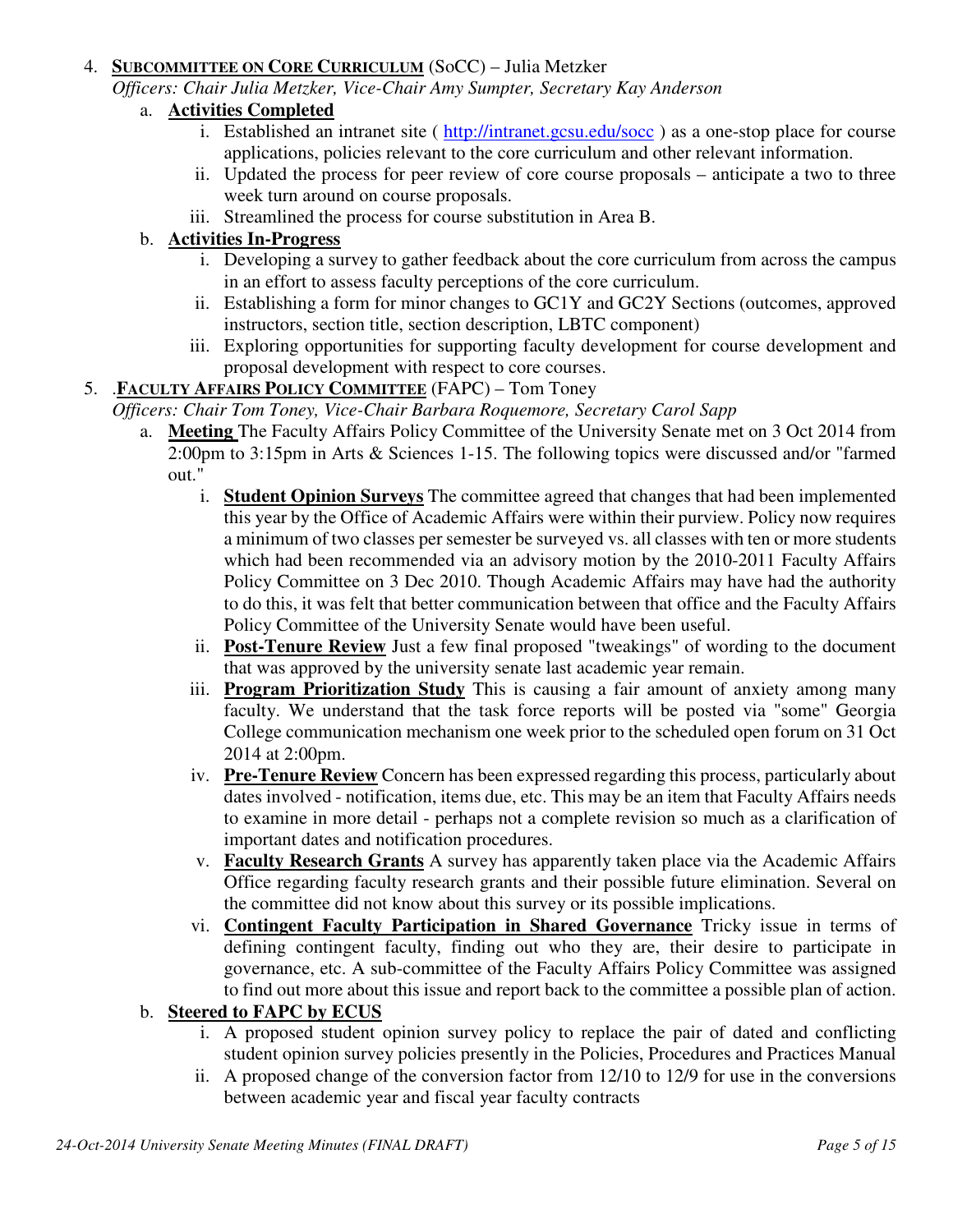- iii. A proposal for the review of the process by which emeritus status is bestowed on a retired faculty member and the benefits of this status providing language recently adopted at Kennesaw State University as a starting point.
- 6. **STUDENT AFFAIRS POLICY COMMITTEE** (SAPC) Macon McGinley
	- *Officers: Chair Macon McGinley, Vice-Chair Amy Pinney, Secretary Nicole DeClouette*
		- a. **LGBT Motion** Consideration of the resolution for LGBT' coordinator is postponed to the 5 Dec 2014 meeting of university senate as an online motion database upload error delayed the uploading of the motion past the required *ten days prior to university senate meeting* timeline.
		- b. **Freshman Housing Requirement** Housing officials resolve to ensure the conflicting freshman residency requirement language on the Admissions and University Housing web pages is reconciled. The resolution will be to either correct the errant information on the Admissions web page or remove this information entirely from the Admissions web page.
		- c. **Common Meeting Time Concerns** Referred the concerns about common meeting time to ECUS (Executive Committee of the University Senate) on 3 Oct 2014 for steering. Concerns about RSO (Recognized Student Organization) involvement from students and RSO coordination with faculty advisers; concerns of participation of various players in each area on campus in each other's events and meetings. The SGA (Student Government Association) has survey data from the past year as a resource.

## d. **Postponed to the next SAPC meeting**

- i. Grading appeal process to possibly be added to the set of required syllabus statements.
- ii. Housing policy on removing upperclassmen from residence halls in order to accommodate freshmen.
- iii. Issues concerning accessibility to FrontPage.
- 7. **STUDENT GOVERNMENT ASSOCIATION** (SGA) Juawn Jackson

*Officers: President Juawn Jackson, Vice President Gina Webber, Secretary Laura Ahrens, Treasurer David Gastley*

- a. Prioritization Efforts
- b. SGA Reunion during Homecoming Fri, Feb 20 (tentatively 5PM) at the Old Governor's Mansion
- c. Early College Mentorship Starting
- d. Charter-Eve Celebration
	- i. Laser Show (7:30)
	- ii. Co-Sponsors are welcomed
- e. Amici Trivia Night (Nov. 3rd) Georgia College themed
	- i. Faculty & Staff are invited
- 8. **RESOURCES, PLANNING AND INSTITUTIONAL POLICY COMMITTEE** (RPIPC) Jan Clark reporting for Ben McMillan

*Officers: Chair Ben McMillan, Vice-Chair Jan Clark, Secretary Brittiny Johnson* 

- a. **MOTION 1415.RPIPC.001.P (TOBACCO AND SMOKE-FREE CAMPUS POLICY)** On behalf of the committee, Jan Clark, RPIPC Vice-Chair, presented the motion which presently read simply *See attached document*.
	- i. **SUPPORTING DOCUMENTS** Supporting documentation for Motion 1415.RPIPC.001.P, accessible in the online motion database, was displayed on the big screen. There was one supporting document.
		- 1) *Smoking Policy* An MSWord file providing the proposed policy statement as well as the other information to comply with the university senate policy template.
	- ii. **CONTEXTUAL INFORMATION** Jan Clark shared the following contextual information.
		- 1) Jan Clark proudly held up her certificate of completion dated 30 Mar 2009 as the first graduate of a free university-sponsored smoking cessation class offered while Motion 0809.RPIPC.005.P Campus Smoking Policy was under consideration by the university senate during the 2008-2009 academic year. Some of the meeting attendees responded with applause to this revelation.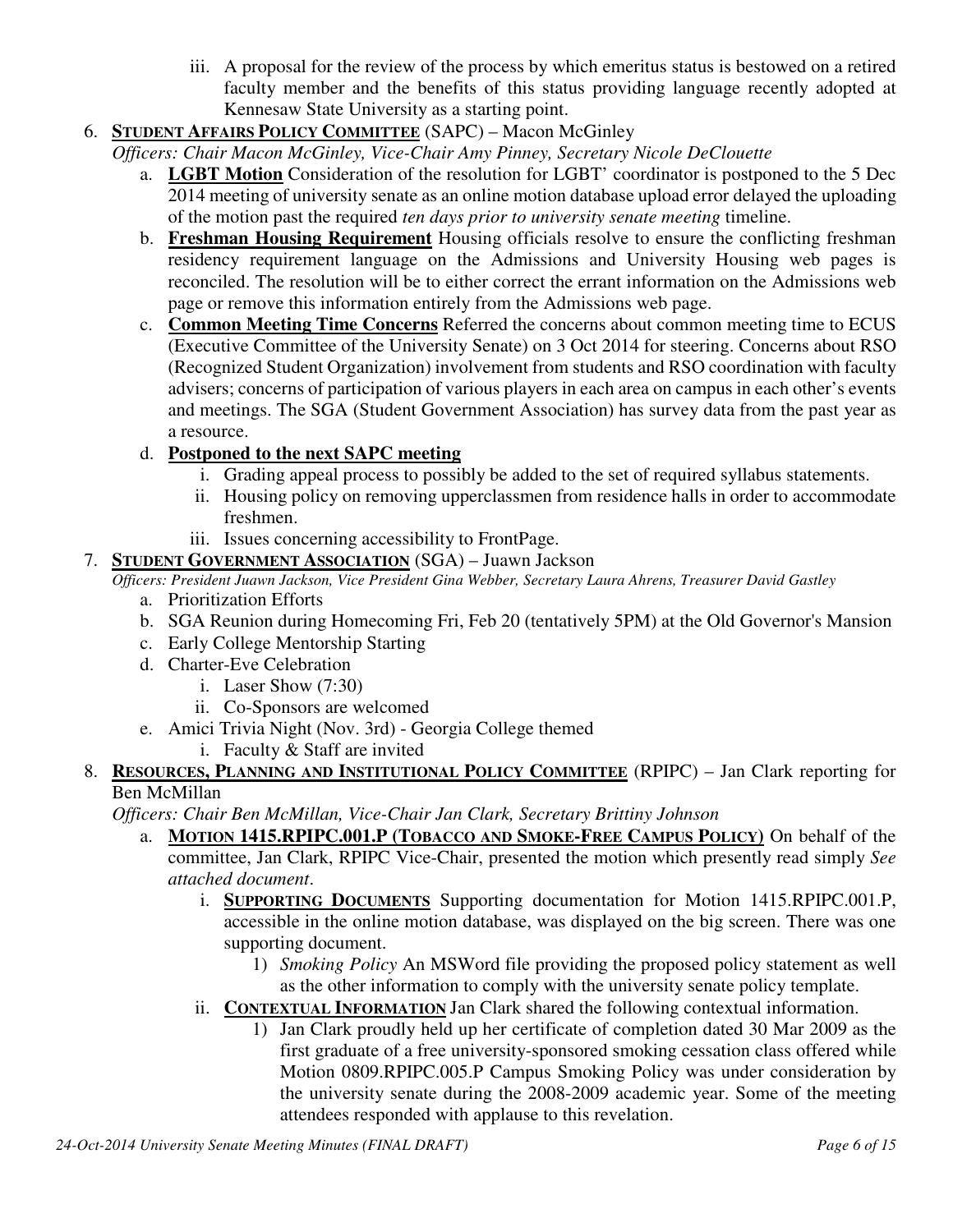- 2) Jan Clark noted that the motion was to adopt the proposed university policy that was implementing the March 2014 Board of Regents Policy that all University System of Georgia campuses will be Tobacco and Smoke Free Campuses effective 1 Oct 2014.
- 3) This proposed policy had been reviewed and approved by RPIPC and was being proposed for consideration by the University Senate.
- 4) Jan Clark acknowledged the trio of motions to amend circulated to the university senate email list by Craig Turner.
- iii. **DISCUSSION** The following were points of discussion.
	- 1) **Proposed Amendment 1** A MOTION *To revise the motion text from "See attached document" to "To recommend the proposed Tobacco and Smoke-Free Campus Policy articulated in the supporting document entitled 'Smoking Policy' be adopted as University Policy and to endorse the guidelines and procedural recommendations made therein."* was proposed and seconded.
		- a) There was a brief discussion expressing some confusion about the action being requested by the amendment. This was cleared up when a point of clarification was offered to note that the amendment was proposing to amend the motion text in a manner to conform to the standard motion text associated with policy (type "P") motions.
		- b) There was a brief discussion expressing concern that the name of the supporting document – *Smoking Policy* – was not reflective of its contents which were not advocating for a ban on only *smoking* but rather advocating for a ban on *use of any tobacco products* which includes smoking as well as chewing tobacco, snus, etc. There was a response to note that the name *Smoking Policy* referred only to the supporting document and that the name both in that document and of the motion itself was *Tobacco and Smoke-Free Campus Policy*.
		- c) **Senate Action** Proposed Amendment 1 was *approved* with no further discussion following the two points of clarification noted above.
	- 2) **Proposed Amendment 2** A MOTION *To revise the Tobacco Products subsection of the Definitions section of the supporting document titled Smoking Policy from " a. Cigarettes b. Cigars c. Pipes d. All forms of smokeless tobacco including any other smoking devices e. Clove cigarettes" to "a. Cigarettes b. Cigars c. Pipes d. Clove cigarettes e. All forms of smokeless tobacco including but not limited to chewing tobacco, snuff, and snus f. Any other smoking devices that use tobacco, such as hookahs, or simulate the use of tobacco, such as electronic cigarettes"* was proposed and seconded.
		- a) The first comment requested a definition of snus. A member from the floor read a definition obtained via a quick internet search of "snus: a moist powder tobacco product originating from a variant of dry snuff."
		- b) An observation offered from the floor for consideration in the future was the inclusion of marijuana as its legalization may not be that distant and most don't consider marijuana a tobacco product. This observation found insufficient support to emerge as an amendment during the deliberation.
		- c) A concern about trying to legislate against smoking paraphernalia was expressed noting that this type of legislation has been unsuccessfully attempted in numerous states.
		- d) An observation that the language proposed was simply importing language from the superseding USG/BoR policy curtailed the continuing discussion of the details of this proposed amendment.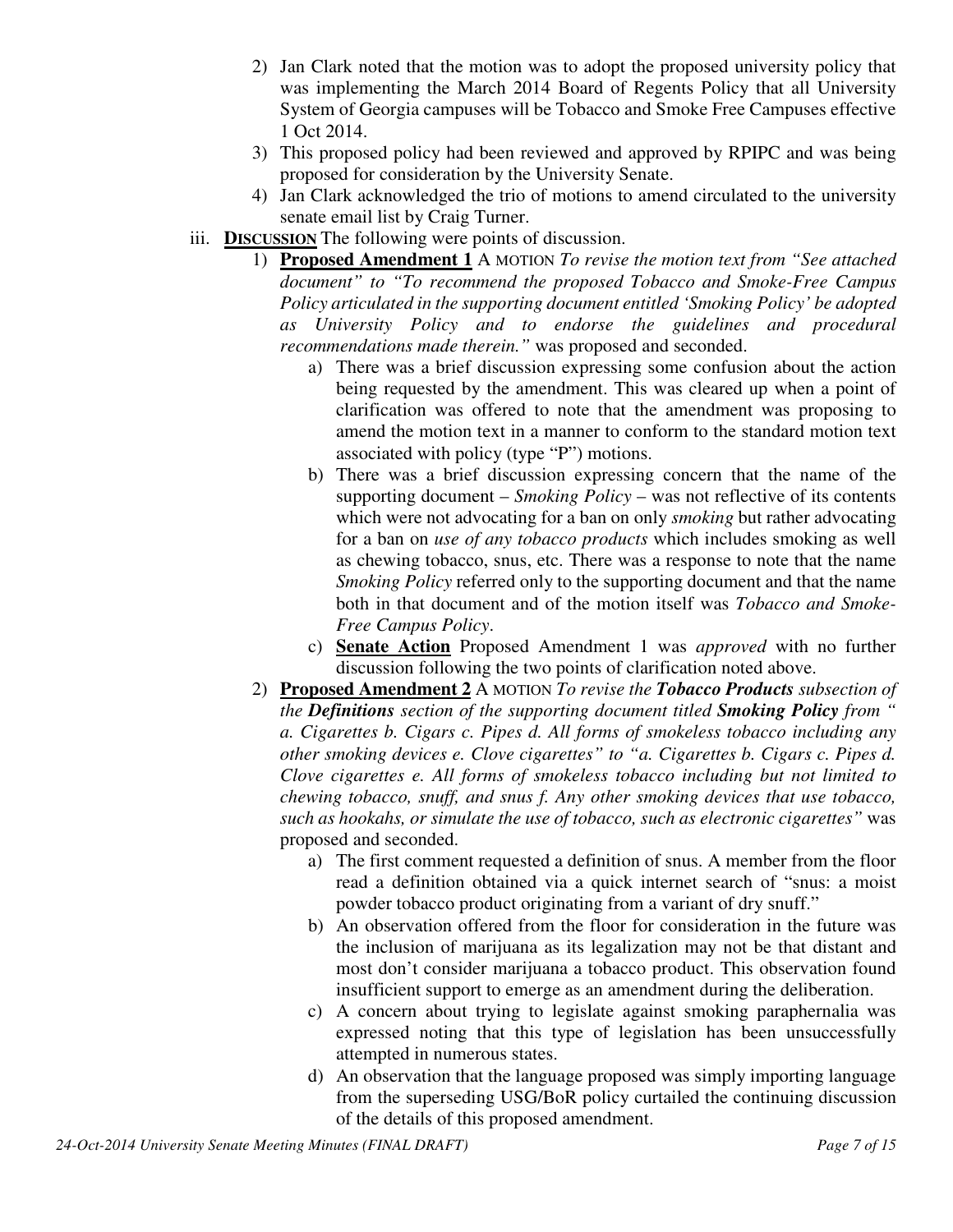- e) **Senate Action** Proposed Amendment 2 was *approved* with no further discussion on a hand vote of *24 for* and *2 against* after the Presiding Officer declared the voice vote as too close to call.
- 3) **Proposed Amendment 3** A MOTION *To revise the Use subsection of the Definitions section of the supporting document titled Smoking Policy from "a. Burning of any tobacco product for personal satisfaction. b. Orally employing any smokeless tobacco products for personal satisfaction. c. The operation of any electronic tobacco delivery product for personal satisfaction. d. Any other means on employing tobacco for personal satisfaction." to "a. Smoking which means inhaling, exhaling, burning, or carrying any lighted tobacco product including cigarettes, cigars, and pipe tobacco b. Any smokeless tobacco products employed orally including but not limited to dipping, spitting, chewing and sucking c. Nasally employing any smokeless tobacco products including but not limited to all forms of snuff and snus d. The operation of any electronic tobacco delivery product e. The operation of any smoking devices that simulate the use of tobacco f. Any means on employing tobacco for personal satisfaction"* was proposed and seconded.
	- a) There was some brief discussion reiterating points made in the consideration of proposed amendment 2.
	- b) **Senate Action** Proposed Amendment 3 was *approved* by voice vote with a vocal minority expressing disapproval of the amendment.
- iv. **SENATE ACTION** Motion 1415.RPIPC.001.P was *approved as amended* by voice vote with a vocal minority expressing disapproval of the motion.
- v. **FOLLOWING THE MEETING** The following actions were taken by university senate secretary Craig Turner to document the adopted amendments.
	- 1) The addition of a second supporting document called *Tobacco and Smoke-Free Campus Policy (as amended).* This document includes the revisions, resulting from the adoption of Proposed Amendments 2 and 3, to the original supporting document titled *Smoking Policy*. The title of this second supporting document – *Tobacco and Smoke-Free Campus Policy (as amended) –* was chosen to be more reflective of its contents.
	- 2) The addition of a third supporting document called *Motion Text (as amended at the 24 Oct 2014 meeting of University Senate)*. This document includes the revisions to the main motion text resulting from the adoption of Proposed Amendment 1 further revised to explicitly reference the second supporting document (which incorporated the adopted changes to the **Tobacco Products** and **Use** subsections of the **Definitions** section). To be explicit, the motion text contained in this third supporting document is *To recommend the proposed Tobacco and Smoke-Free Campus Policy articulated in the supporting document titled "Tobacco and Smoke-Free Campus Policy (as amended)" be adopted as University Policy and to endorse the guidelines and procedural recommendations made therein*.
- b. **MOTION 1415.RPIPC.004.R (ENDORSE THE OBJECTIVES OF THE 2014-2019 DIVERSITY ACTION PLAN)** On behalf of the committee, Jan Clark, RPIPC Vice-Chair, presented the motion *To endorse the three objectives of the 2014-2019 Diversity Action Plan articulated in the supporting document entitled "Objectives of the Diversity Action Campaign."*
	- i. **SUPPORTING DOCUMENTS** Supporting documentation for Motion 1415.RPIPC.004.R, accessible in the online motion database, was displayed on the big screen. There was one supporting document.
		- 1) *Objectives of the Diversity Action Plan* An MSWord file articulating the three objectives of which endorsement was being requested.
	- ii. **CONTEXTUAL INFORMATION** Jan Clark shared the following contextual information.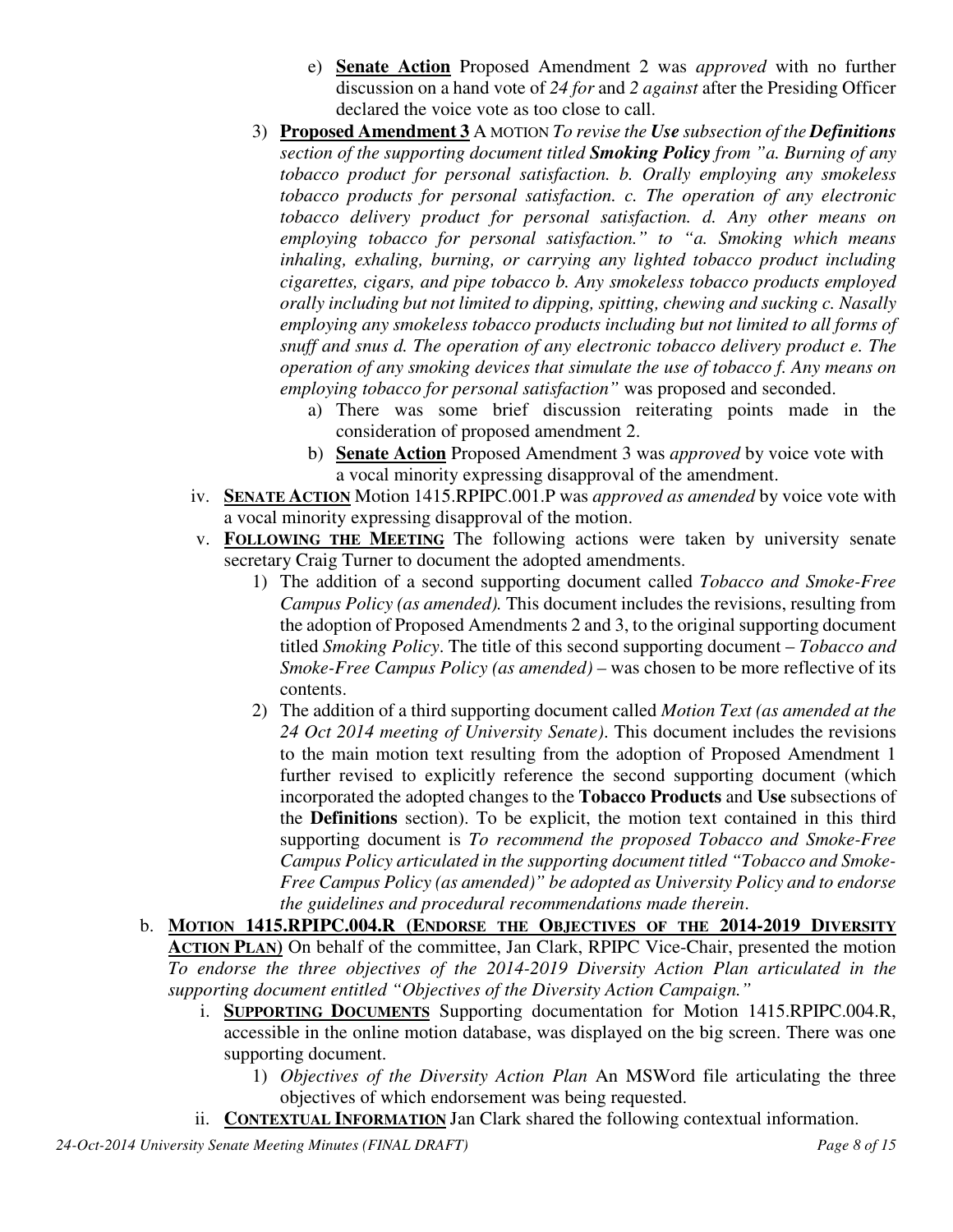- 1) The Diversity Action Plan has four objectives. We bring only three as one of the objectives spoke to matters outside the purview of RPIPC.
- iii. **DISCUSSION** The following were points of discussion.
	- 1) A concern seeking clarification of who would develop the *system of accountabilit*y *in hiring, promotion, and professional development activities* in the *Faculty and Staff Recruitment and Retention Success* objective, indicating that this system would ideally be customized by the faculty of each department rather than be prescribed externally.
		- a) It was pointed out that the wording of the objective could not be amended and that the actions available were to endorse or not to endorse.
		- b) The level of concern was diminished in the presence of the information that the group that would flesh out the details of this objective had a diverse composition and did include faculty, staff, and student representatives.
		- c) The level of concern remained sufficiently strong for the speaker expressing this concern to recommend against endorsement.
- iv. **SENATE ACTION** Motion 1415.RPIPC.004.R was *approved* with no further discussion on a hand vote of *21 for* and *9 against* after the Presiding Officer declared the voice vote as too close to call.

#### c. **MOTION 1415.RPIPC.002.R (ACKNOWLEDGMENT AND APPRECIATION OF DIVERSITY ACTION PLANNING COMMITTEE)** On behalf of the committee, Jan Clark, RPIPC Vice-Chair, presented the

motion *To express appreciation to the entire membership of the Diversity Action Planning Committee for its tremendous efforts in developing the Diversity Action Plan and to acknowledge the importance of this work to the future of our university.*

- i. **SUPPORTING DOCUMENTS** Motion 1415.RPIPC.002.R, accessible in the online motion database, was displayed on the big screen. There were no supporting documents.
- ii. **CONTEXTUAL INFORMATION** Jan Clark shared the following contextual information.
	- 1) We bring this resolution to you for endorsement to recognize the work of our colleagues on this initiative.
- iii. **DISCUSSION** The following were points of discussion.
	- 1) A question from the floor asking "Is there a precedent for this type of a motion?"
		- a) The answer was "Yes, other committees have been recognized in this way."
		- b) The follow-up question was "Which committees?"
		- c) The follow-up answer was "SACS Committees and the Core Committee"
		- d) *Note: During the preparation of these minutes, there were two prior similar motions identified: 0910.EC.003.R Recognition of GCSU SACS Committees and 1011.EC.002.R Recognition of the Work Done by Faculty Advocates to Create the University System of Georgia Faculty Council*.
- iv. **SENATE ACTION** Motion 1415.RPIPC.002.R was *approved* with no further discussion by voice vote with a vocal minority expressing disapproval of the motion.
- d. **Staff Training** In consultation and coordination with Daniel Simpson, the newly hired Training Specialist in Human Resources, RPIPC plans to field a survey of faculty to request participation in training staff and would like to plan for this survey to be an annual occurrence. The main goal is to match the training needs of staff with faculty possessing the ability to fill these training needs.
- e. **Faculty to Faculty List Serve** RPIPC is continuing to work on the proposal for restoring the faculty list serve. It will be accompanied with a survey of demand for the service. RPIPC members will approach administration with a proposal for approval before asking for a senate vote Representatives of University Communications and DoIT (Division of Information Technology) have said that it could be restored. The proposal will request an opt-out policy.
- f. **Class Prerequisites**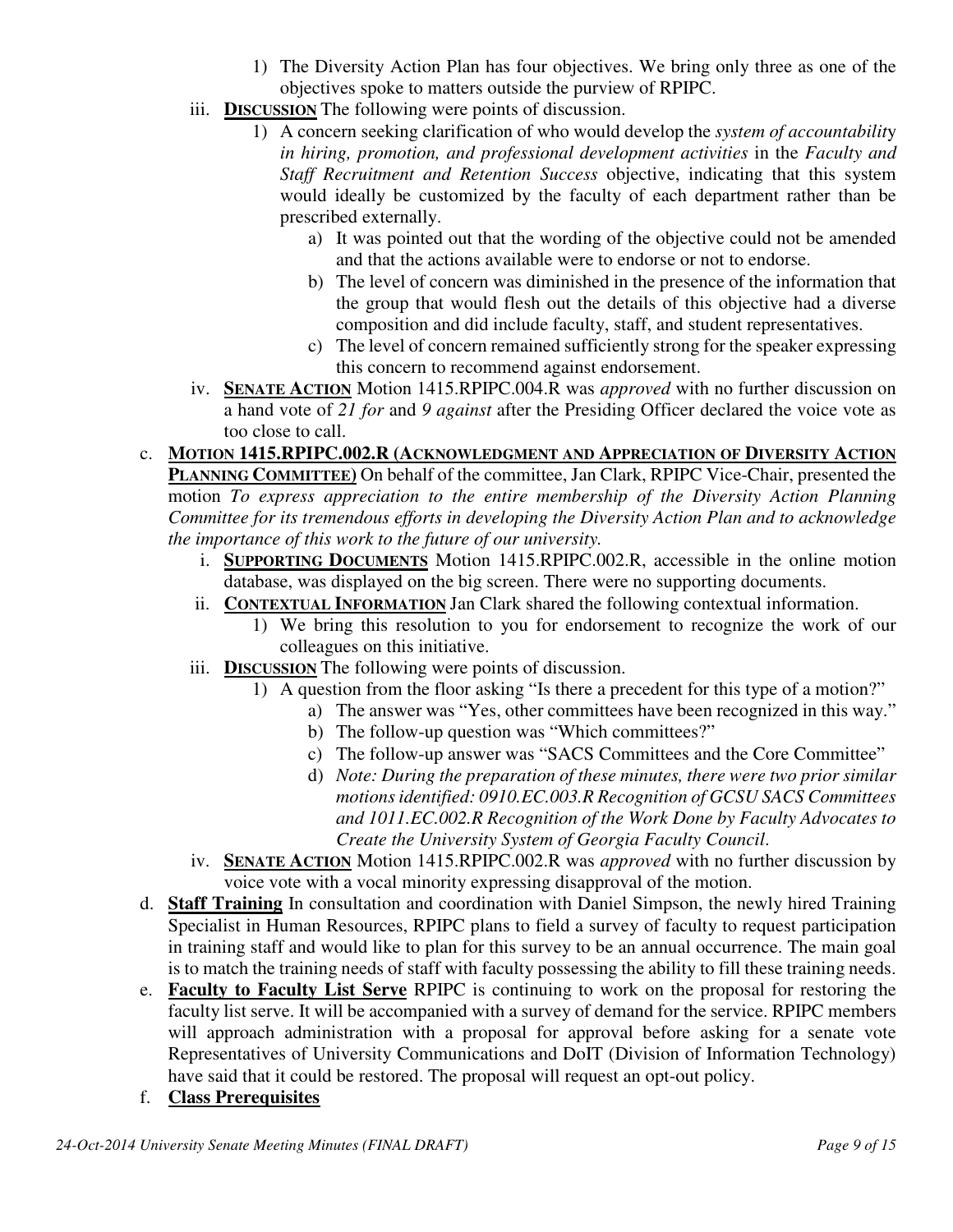**22 Aug 2014** *Examine the feasibility of a policy that requires departments using prerequisites or electives outside of their college for their major or certificate programs to inquire of the availability in the class sections requested. The Accounting Department in the College of Business had a 60 student plus waiting list for Principles of Accounting (Acct 2101) for the Fall of 2014. 28 students were enrolled in these class sections from majors outside of the Business School. Policy would not be based in the academic requirement of the class but be focused simply on capacity and availability to teach the sections.*

**3 Oct 2014** The university registrar recommended that the aforementioned classes be restricted to majors and minors of the College of Business. In light of this, no new policy will be requested.

g. **Terrell Hall ADA** RPIPC has been asked by faculty working in Terrell Hall to review its compliance with the Americans with Disabilities Act (ADA).

## h. **Steered to RPIPC by ECUS**

- i. A proposal to significantly streamline the existing institutional technology policies in the Policies, Procedures and Practices Manual
- ii. A proposal for the allocation of campus space(s) for a faculty club and an emeritus lounge
- i. **Common Meeting Time** The issue of the common meeting time emerging from the SAPC and SGA was also steered to RPIPC.
- j. **FRAUD AWARENESS WEEK** Julia Hann
	- i. Georgia College in conjunction with the USG BoR is promoting International Fraud Awareness Week during Nov. 16-22. A small task force has put together some events for the week. This will be a primary opportunity to remind employees and the community that supporting an ethical culture includes ensuring that we are all aware of our Ethics and Compliance Reporting Hotline which gives stakeholders a method to report confidentially.
	- ii. In celebration of Fraud Awareness Week, Georgia College plans to:
		- 1) Mail a post to all employee for awareness to events and hotline,
		- 2) Update the GC Internal Audit website to include information about ethics, fraud and Fraud Awareness Week,
		- 3) Create a Front Page announcement,
		- 4) Contact Staff Council, University Senate, and The Colonnade,
		- 5) Plan a special event to host a panel of speakers to discuss their experiences with fraud and creating a more ethical culture. Students and employees are strongly encouraged to attend.
			- a) Date: Tuesday, Nov. 18, 5:15pm to 6:45pm, A&S Auditorium
			- b) Panel will include:
				- (1) Dr. Susan Steele, College of Health Sciences
				- (2) Dr. Robert Sumowski, College of Education
				- (3) Ms. Myra Tisdale, Assistant District Attorney, Macon-Bibb County
- 9. **MOTION TO EXTEND MEETING**: As it was 4:43pm, Susan Steele noted that there was a need to adjourn the meeting at 4:45pm in the absence of a motion to extend the meeting time. A MOTION *To postpone adjournment and extend the meeting time to complete the remaining business* was made, seconded and approved with a vocal minority expressing their preference to adjourn.
- 10. **EXECUTIVE COMMITTEE OF THE UNIVERSITY SENATE** (ECUS) Susan Steele

*Officers: Chair Susan Steele, Vice-Chair John R. Swinton, Secretary Craig Turner*

- a. **Steering Items** The following requests sent to ECUS for consideration were steered to standing committees as follows.
	- i. Faculty contract conversion factor between academic and fiscal year steered to FAPC
	- ii. Proposed Student Opinion Survey Policy steered to FAPC
	- iii. Designation Process and Rights of Faculty with Emeritus Status steered to FAPC
	- iv. Proposed Technology Policy steered to RPIPC
	- v. Allocation of University Space for a Faculty Club steered to RPIPC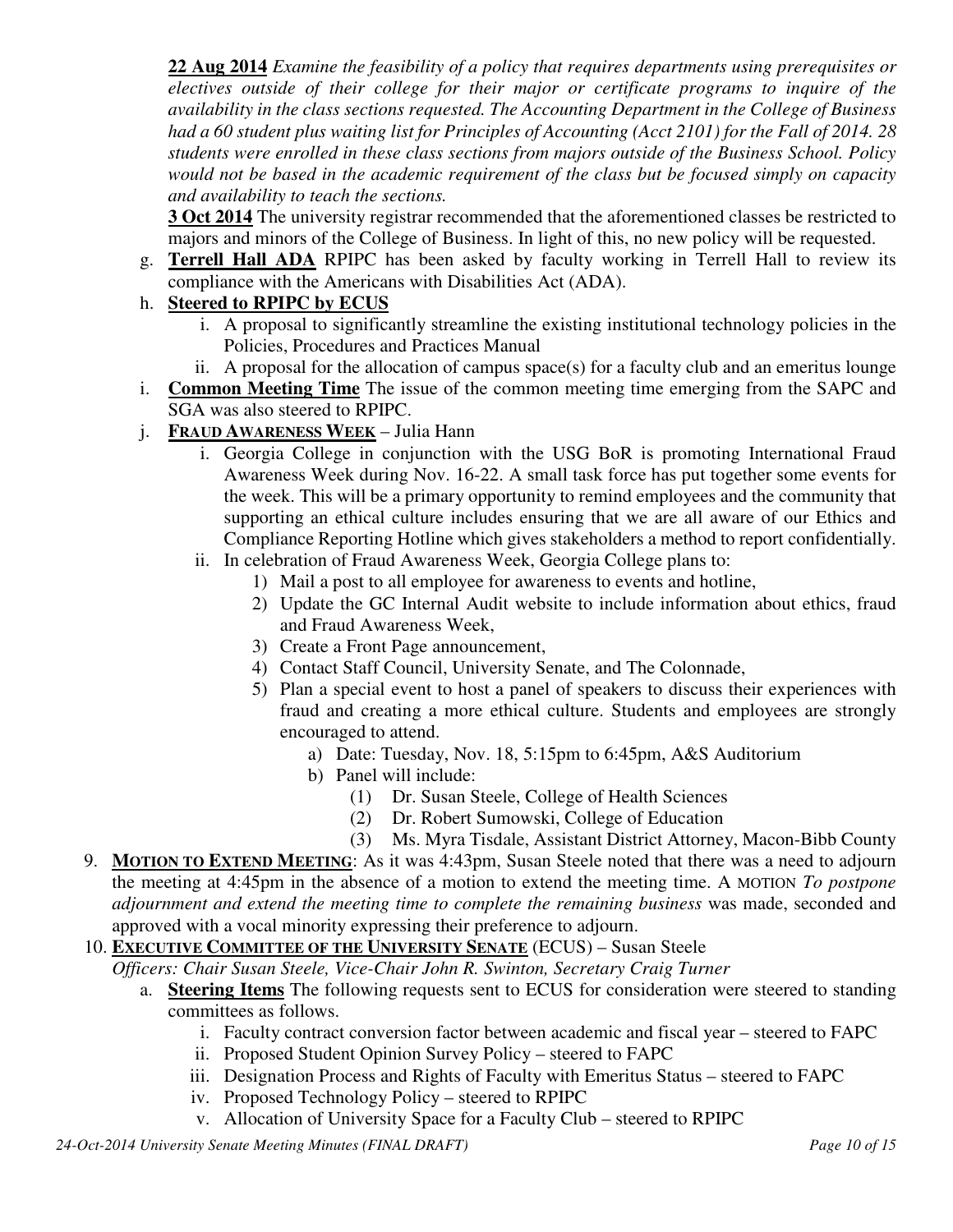- vi. Allocation of University Space for an Emeritus Faculty Lounge steered to RPIPC
- vii. Common Meeting Time (emerging from SAPC and SGA) steered to RPIPC
- b. **Apportionment** The apportionment of thirty-four of the thirty-seven elected faculty senator positions to the academic units (colleges and the library) for the 2015-16 academic year was completed by the Executive Committee. There were no changes to the apportionment from the 2013-14 academic year: CoAS 17, CoB 5, CoE 5, CoHS 5, Library 2. The remaining three elected faculty senator positions are designated as at-large elected faculty senators.
- c. **Service Recognition Policy** Confirmation of the implementation of the service recognition process (recognition of employees for 10, 15, 20, 25, 30, and 35 years of service) is being sought. Concerns have been expressed to ECUS members regarding recognition omissions (failure to recognize individuals who should have been) and recognition errors (recognition of individuals who should not have been been).

## d. **University Senate Budget**

- i. **Annual Allocation** is \$500 in foundation funds and \$5000 in operating funds.
- ii. **Recent Activity** All 2014 governance retreat bills have been paid. Current balance in operating funds is \$3,024.
- iii. **To Be Processed** An outstanding bill for travel reimbursement (mileage) for attendance at the USGFC meeting will be presented at the next ECUS meeting.

## e. **Joint Meeting with Standing Committee Chairs on 3 Oct 2014**

i. **Academic Policy Committee** APC issues include (a) definition of mentoring vs. advising, (b) recommendations to evaluate mentoring, and (c) considering modifications to the final exam schedule that allows for a reading day.

## ii. **Curriculum and Assessment Policy Committee**

- 1) CAPC reported working on the issue of global overlays and concerns that some students have not had the opportunity to meet this overlay requirement in the upper level courses. The Provost and Registrar are working with this committee and students to waive requirement for 2014-15 graduates and considering changes in overlays for graduates on target to complete degrees in the 2015-16 academic year.
- 2) CAPC is also considering proposing a diversity overlay as a means to meet part of the global overlay requirement. The committee is seeking a measurable definition of diversity prior to further discussion about a diversity overlay.
- iii. **Faculty Affairs Policy Committee** FAPC discussion included concerns by faculty about the process by which the recent changes to student opinion survey frequency were administered and plans further discussion.
- iv. **Fraud Awareness Task Force** Ben McMillan volunteered to talk to a colleague about serving as University Senate representative on a Fraud Awareness Task Force. If the colleague cannot serve, Ben McMillan will serve.
- v. **Compliance Task Force** Presiding Officer Susan Steele announced that she agreed to serve as the University Senate representative on the Compliance Task Force.
- vi. **Agenda 24 Oct 2014** The tentative agenda for this university senate meeting was prepared.

**INFORMATION ITEMS:** Of the following informational reports, only the USGFC report was provided orally. If written reports were received during the preparation of these minutes, they are included here.

- 1. **TECHNOLOGY ASSISTED INSTRUCTION TASK FORCE** Victoria Deneroff
	- *a. Following the meeting and during the preparation of these minutes, Howard Woodard, who also served on this task force in another capacity, indicated that this task force had completed its work.*
- 2. **ASSOCIATE PROVOST FOR STUDENT SUCCESS AND STRATEGIC INITIATIVES SEARCH** Ben McMillan
	- a. Four candidates were brought to campus in the last six weeks: Dr. Idna Corbett, Dr. Mary Wearn, Dr. Nancy KingSanders, and Dr. Caroline Denard.
	- b. The search committee has met and made its recommendations to the Provost.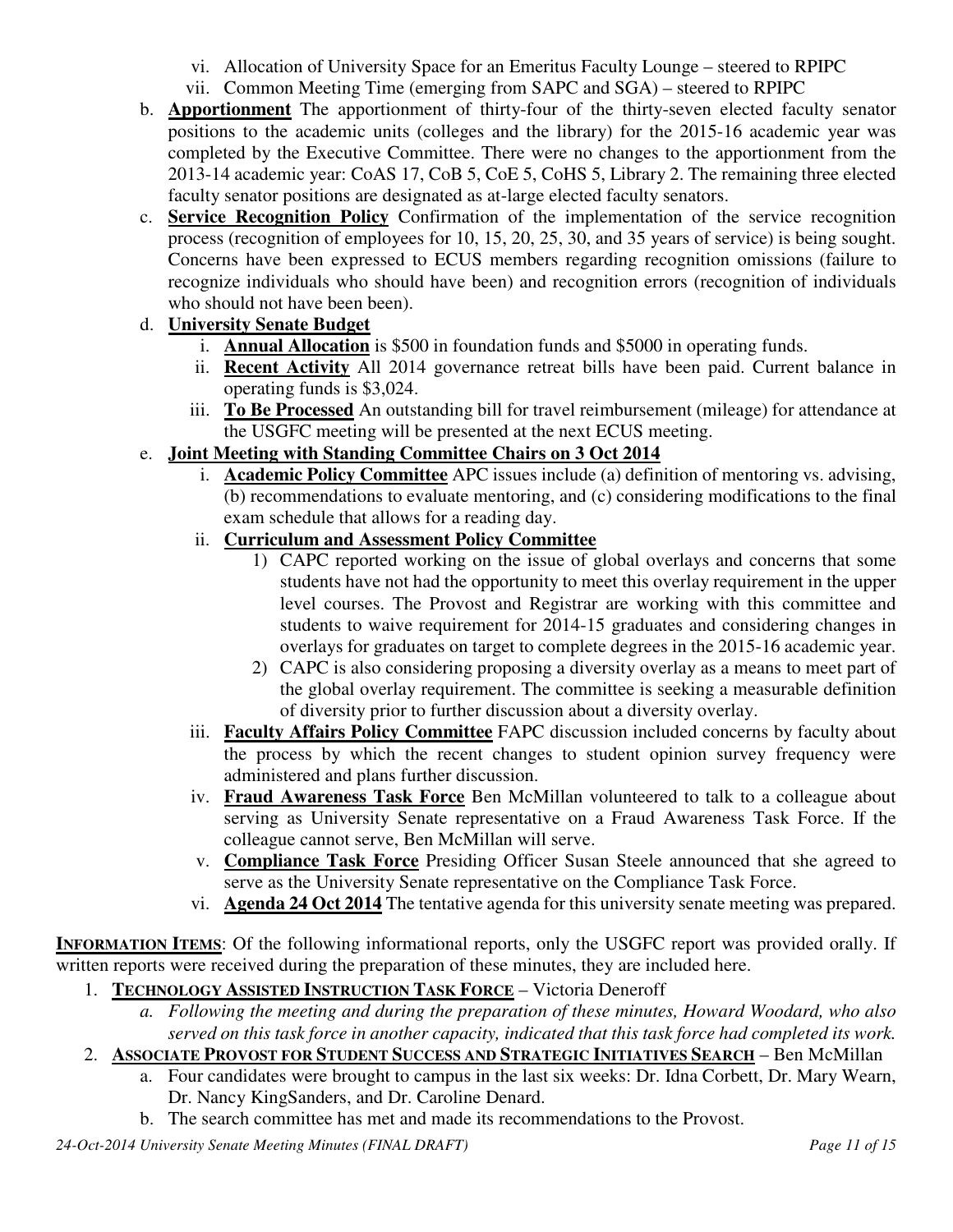- 3. **DATA STANDARDS COMMITTEE** Craig Turner
	- a. This committee has not met since summer 2014. There is no new information to provide at this time.
- 4. **ELECTRONIC PRESENCE OF THE UNIVERSITY SENATE UPDATE** Craig Turner
	- a. **Developers** Presently, David Smith and Kelly Rickman are the university personnel who are working as the developers of the recasting of the electronic presence of the university senate. Both David and Kelly serve in Enterprise Applications under the direction of James Carlisle.
	- b. **Update** This development is moving forward. In particular, the online senator database will soon be transferred from its current server administered by Dr. Bryan Marshall to a server administered by Enterprise Applications.
	- c. **Suggestions Invited** Please funnel suggestions or observations regarding the electronic presence of the university senate through your point person Craig Turner who we will forward them to the developers.
	- d. **Additional Detail** If more detail is desired on this initiative, please contact Craig Turner.
- 5. **UNIVERSITY SYSTEM OF GEORGIA FACULTY COUNCIL** (USGFC) Susan Steele for John R. Swinton
	- a. **Meeting**:
		- i. Date Saturday 11 Oct 2014 from 9:30am to 4:00pm
		- ii. Location Georgia Gwinnett College, 1000 University Center Lane, Lawrenceville, GA 30043
	- b. **Representative** Susan Steele attended the meeting as John R. Swinton's designee as John had a conflict with the meeting date and was unable to attend.
	- c. **Report** Due to the lateness of the hour, Susan Steele elected to limit the oral report to a list of the discussion topics and provide the details of a select few topics deferring most of the details to the written report. She highlighted the 12-month Pay Option for Faculty item and briefly advertised the various reports which had been circulated to USGFC members indicating that there were links to these reports in the written report. She indicated that her written report had been submitted to Craig Turner for inclusion in the minutes. *Following the meeting, Craig Turner posted this written report – also included here in its entirety – to the university senate email list*.

| <b>Chancellor Hank Huckaby and Vice Chancellor Houston Davis</b> |                                                                                       |  |  |  |
|------------------------------------------------------------------|---------------------------------------------------------------------------------------|--|--|--|
| <b>TOPIC</b>                                                     | <b>KEY POINTS</b>                                                                     |  |  |  |
| <b>Budget</b>                                                    | Upcoming budget request to legislature is based on current formula.                   |  |  |  |
|                                                                  | \$7 million additional requested based on graduate and upper division<br>$\bullet$    |  |  |  |
|                                                                  | expansion.                                                                            |  |  |  |
|                                                                  | Performance-based funding will be implemented using a block grant type<br>$\bullet$   |  |  |  |
|                                                                  | system to institutions and the BoR will decide how to allocate those funds            |  |  |  |
|                                                                  | to institutions,                                                                      |  |  |  |
| <b>Student Housing</b>                                           | System currently has \$3.6 billion in debt.<br>$\bullet$                              |  |  |  |
|                                                                  | System seeking to sell the debt and create public-private partnerships                |  |  |  |
|                                                                  | System seeking a ballot referendum to allow tax exemption to individuals<br>$\bullet$ |  |  |  |
|                                                                  | or corporations that assume the debt.                                                 |  |  |  |
| <b>Adjunct Faculty</b>                                           | Ratio of adjuncts to full-time faculty is out of balance; more full-time<br>$\bullet$ |  |  |  |
|                                                                  | faculty needed.                                                                       |  |  |  |
|                                                                  | Affordable Care Act will impact adjuncts, RAs, and graduate assistants                |  |  |  |
|                                                                  | who may not have a partner with health insurance.                                     |  |  |  |
| <b>Special Mission</b>                                           | No plans to change special missions<br>$\bullet$                                      |  |  |  |
| Schools                                                          | Trend will be to allocate more special missions to colleges $\&$ universities         |  |  |  |
|                                                                  | in the university system                                                              |  |  |  |
| Complete College                                                 | BoR continues to support this initiative as part of Complete College<br>$\bullet$     |  |  |  |
| Georgia                                                          | America                                                                               |  |  |  |
|                                                                  | USG has been slow to adopt in comparison to the tech school system<br>$\bullet$       |  |  |  |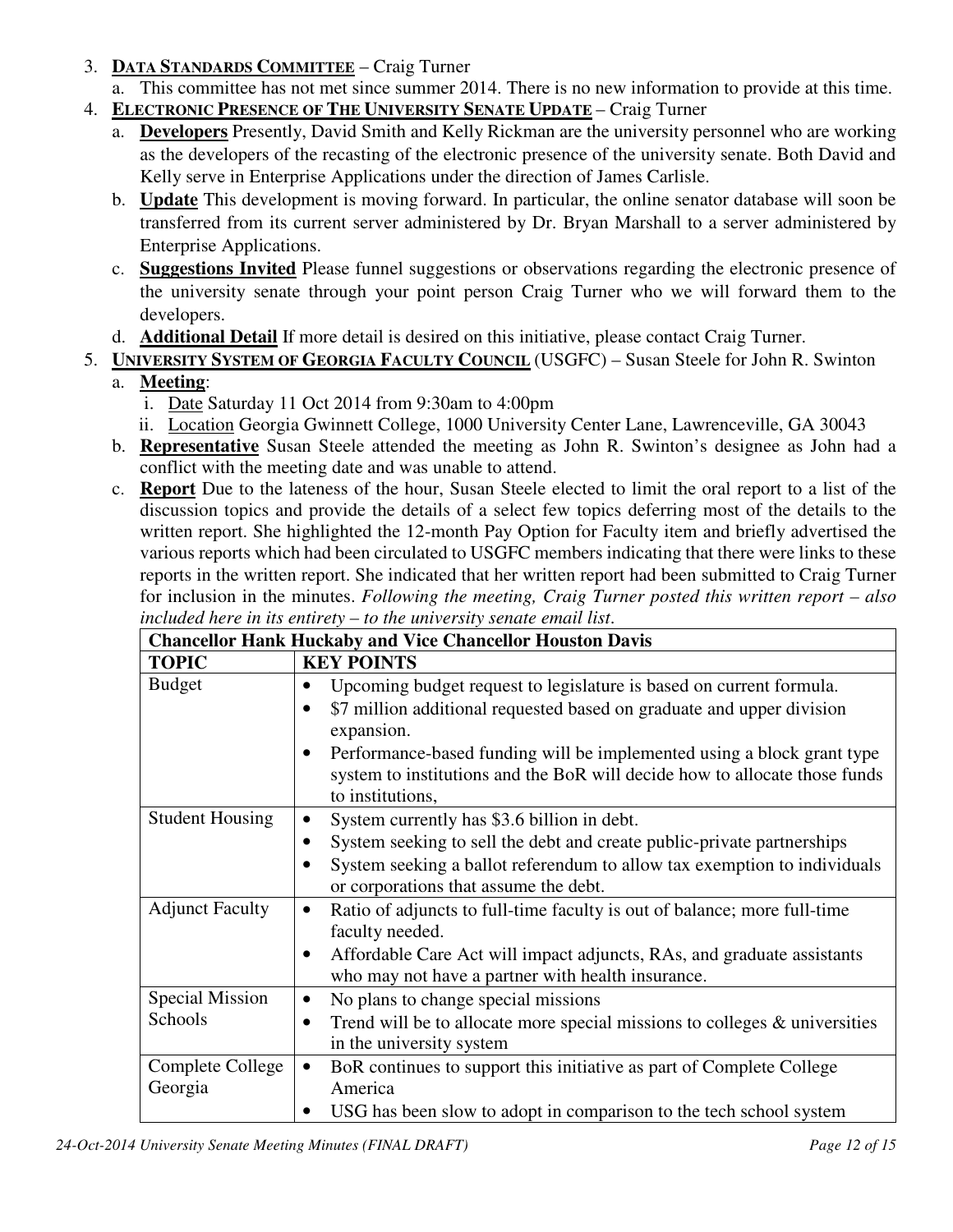| <b>Summer Pay</b>                                                                      | The current limit of $(33+1/3)\%$ of full-time salary is intended to ensure<br>$\bullet$<br>that no faculty member can earn more than would be earned if on a 12<br>month contract.                                                                                                                                                                                                                                                                                                                                                                                                                                                                                                                                                                                                                                                                                                                                                                                      |
|----------------------------------------------------------------------------------------|--------------------------------------------------------------------------------------------------------------------------------------------------------------------------------------------------------------------------------------------------------------------------------------------------------------------------------------------------------------------------------------------------------------------------------------------------------------------------------------------------------------------------------------------------------------------------------------------------------------------------------------------------------------------------------------------------------------------------------------------------------------------------------------------------------------------------------------------------------------------------------------------------------------------------------------------------------------------------|
| Consolidations                                                                         | BoR is learning from previous experience with the consolidations<br>$\bullet$<br>regarding cultural clashes, faculty and staff anxiety, salary inequities,<br>differences in tenure and promotion standards.<br>Initial focus in salary adjustment has been on the inequities between the<br>$\bullet$<br>lowest paid faculty and staff.                                                                                                                                                                                                                                                                                                                                                                                                                                                                                                                                                                                                                                 |
| <b>Joint Staffing</b>                                                                  | Different institutions may "share" a faculty member to enable someone<br>$\bullet$<br>who is part-time to become a full-time BoR employee and benefit –<br>eligible. Benefit costs will be divided between the institutions.                                                                                                                                                                                                                                                                                                                                                                                                                                                                                                                                                                                                                                                                                                                                             |
| University<br>President Veto of<br><b>Motions Passed</b><br>by Institutional<br>Senate | Because the Senate on each campus serves in an advisory role, the<br>$\bullet$<br>President of each institution has the ultimate authority to approve or veto.<br>The President is required to notify the BoR of the veto so that the board is<br>aware of the situation.                                                                                                                                                                                                                                                                                                                                                                                                                                                                                                                                                                                                                                                                                                |
| Sexual Assault &<br>Harassment Task<br>Force                                           | BoR has established a task force which President Dorman co-chairs<br>$\bullet$<br>Anticipation of resources at both the system and university level for<br>$\bullet$<br>expanded resources, including potentially a position of a faculty<br>ombudsman                                                                                                                                                                                                                                                                                                                                                                                                                                                                                                                                                                                                                                                                                                                   |
| Promotion &<br>Tenure                                                                  | BoR has recently changed the policy regarding P&T<br>$\bullet$<br>Changes do not affect the timeline, but allow for changes in the credit<br>$\bullet$<br>toward tenure/promotion, providing greater flexibility in credit to try and<br>attract faculty.                                                                                                                                                                                                                                                                                                                                                                                                                                                                                                                                                                                                                                                                                                                |
| 12 Month Pay<br>Option                                                                 | Will definitely occur when a new payroll processing platform is<br>$\bullet$<br>implemented                                                                                                                                                                                                                                                                                                                                                                                                                                                                                                                                                                                                                                                                                                                                                                                                                                                                              |
| e-Core                                                                                 | All system schools have some students enrolled in e-Core courses<br>$\bullet$<br>BoR making adjustments to try to be more student-centered<br>$\bullet$<br>Use of affordable or free textbooks for courses<br>$\circ$<br>Processes for tuition collection flexible<br>$\circ$<br>Use of per-credit tuition plans<br>$\bigcirc$<br>Becoming an e-Core institution is based on the development of courses<br>and an administration system ready for management.<br>Some faculty present expressed concern that faculty teaching e-Core<br>٠<br>courses earn \$3,600 per course, which reduces faculty willingness to teach<br>courses on campus.<br>I expressed concern about access in rural parts of the state, as well as<br>ability to obtain hardware needed if e-Courses intended to be more<br>affordable. BoR response regarding slow internet access in rural areas is<br>being addressed with use of public libraries, tech schools, and public<br>access areas. |
| Affordable<br>Textbooks                                                                | 37 grants recently approved for development and/or adoption of free or<br>$\bullet$<br>low-cost textbooks.<br>Next round of grants will be established for department within individual<br>$\bullet$                                                                                                                                                                                                                                                                                                                                                                                                                                                                                                                                                                                                                                                                                                                                                                     |
| Special<br><b>Institutional Fees</b>                                                   | institutions to adopt or create alternative resources.<br>Cannot be phased out quickly because they actually represent a form of<br>$\bullet$<br>hidden tuition.<br>System plans a gradual transition to higher graduate tuition fees.                                                                                                                                                                                                                                                                                                                                                                                                                                                                                                                                                                                                                                                                                                                                   |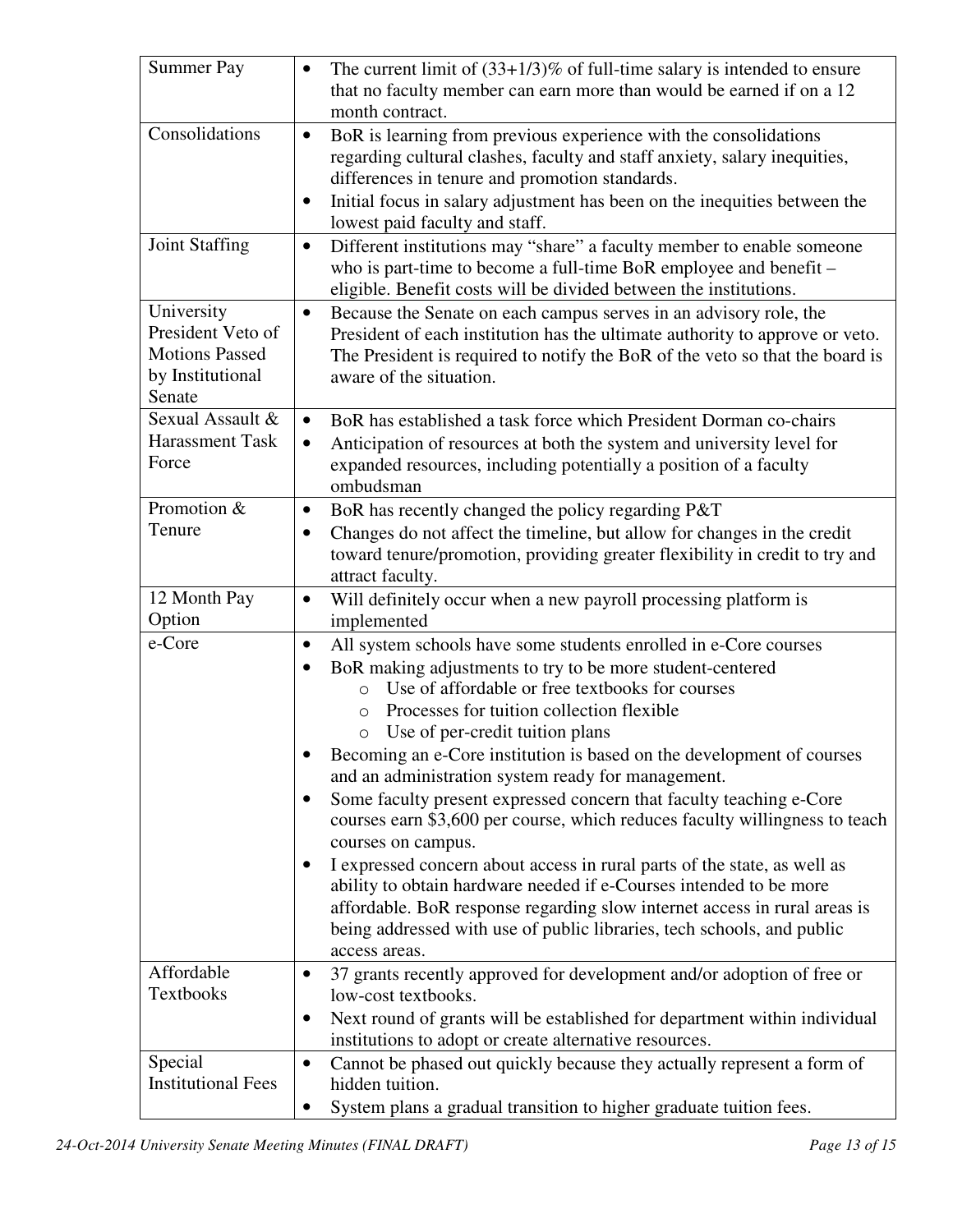| for Graduate                                                       |                                                                                                                                                                                                                                                                                                                                                                                                                                                                                                                                                                                   |
|--------------------------------------------------------------------|-----------------------------------------------------------------------------------------------------------------------------------------------------------------------------------------------------------------------------------------------------------------------------------------------------------------------------------------------------------------------------------------------------------------------------------------------------------------------------------------------------------------------------------------------------------------------------------|
| Students<br><b>GALILEO</b><br>(Georgia Library<br>Learning Online) | \$5 million requested for past year to enhance GALILEO; \$2.5 million<br>$\bullet$<br>received from legislature.<br>Acquisition focus is on peer-reviewed resources that can enhance<br>$\bullet$<br>Affordable Georgia program and from publishers willing to create                                                                                                                                                                                                                                                                                                             |
| <b>Benefits</b>                                                    | resources that can be integrated with Brightspace (formerly D2L)<br>Health care costs are increasing a burden on faculty and staff<br>$\bullet$<br>There is a need for both students and faculty/staff to have availability of<br>$\bullet$<br>mental health services. Employee Assistance Plans may be an option.<br>Abortion coverage was removed from the general state health insurance<br>$\bullet$<br>coverage plan, but remains in the USG plan.                                                                                                                           |
| Endangered<br>Academic<br>Programs                                 | Annual review to investigate reasons for low graduation rates needs to<br>$\bullet$<br>occur.<br>Special circumstances may reveal reasons for low productivity should be<br>$\bullet$<br>considered.<br>BoR definition of low productivity<br>< 10 undergraduates graduating per year over a 3 year period<br>$\circ$<br><5 graduate or associate degree programs graduating per year<br>$\circlearrowright$<br>over a 3 year period.<br>BoR report was issued May 24 <sup>th</sup> and is available online.<br>Schools also considering consolidating majors, but using multiple |
|                                                                    | concentrations to distinguish the differences.                                                                                                                                                                                                                                                                                                                                                                                                                                                                                                                                    |
| <b>USGFC Business and Discussions</b>                              |                                                                                                                                                                                                                                                                                                                                                                                                                                                                                                                                                                                   |
| <b>TOPIC</b>                                                       | <b>KEY POINTS</b>                                                                                                                                                                                                                                                                                                                                                                                                                                                                                                                                                                 |
| Format for<br>Election of                                          | Recommendation that representatives be determined by direct election<br>$\bullet$                                                                                                                                                                                                                                                                                                                                                                                                                                                                                                 |
| <b>USGFC</b>                                                       | from among the institutional Senate members                                                                                                                                                                                                                                                                                                                                                                                                                                                                                                                                       |
| Representatives                                                    | Recommendation for a minimum 2 year term to allow for continuity<br>$\bullet$<br>Presiding Officer or designee of each institutional Senate would always be<br>$\bullet$<br>welcome to attend, but only elected representative be allowed to vote.                                                                                                                                                                                                                                                                                                                                |
| <b>Faculty Salary</b>                                              | Disparities continue to be an issue for USGFC representative both<br>$\bullet$<br>between and within institutions<br>Discussion at some institutions has centered on paying faculty per credit<br>٠<br>hour vs. salary.<br>Concerns expressed about administrative salaries continuing to rise while<br>$\bullet$<br>faculty salaries remain stagnant.                                                                                                                                                                                                                            |
| Recommended                                                        | Equinox Blueprint for Learning 2030 (report)<br>$\bullet$                                                                                                                                                                                                                                                                                                                                                                                                                                                                                                                         |
| Reading for                                                        | Affordable Learning Georgia (website)<br>$\bullet$                                                                                                                                                                                                                                                                                                                                                                                                                                                                                                                                |
| <b>USGFC</b> Members                                               | <b>Academic Degree Productivity (BoR report)</b><br>$\bullet$<br>Academic Programs Year in Review (BoR report)<br>٠                                                                                                                                                                                                                                                                                                                                                                                                                                                               |

**UNFINISHED BUSINESS**: There was one item of unfinished business.

1. **UNIVERSITY SENATOR PINS** Presiding Officer Susan Steele distributed a university senator pin to the first-time members of the University Senate who were present at the meeting. Bill Fisher was the only recipient.

**NEW BUSINESS**: There was no new business.